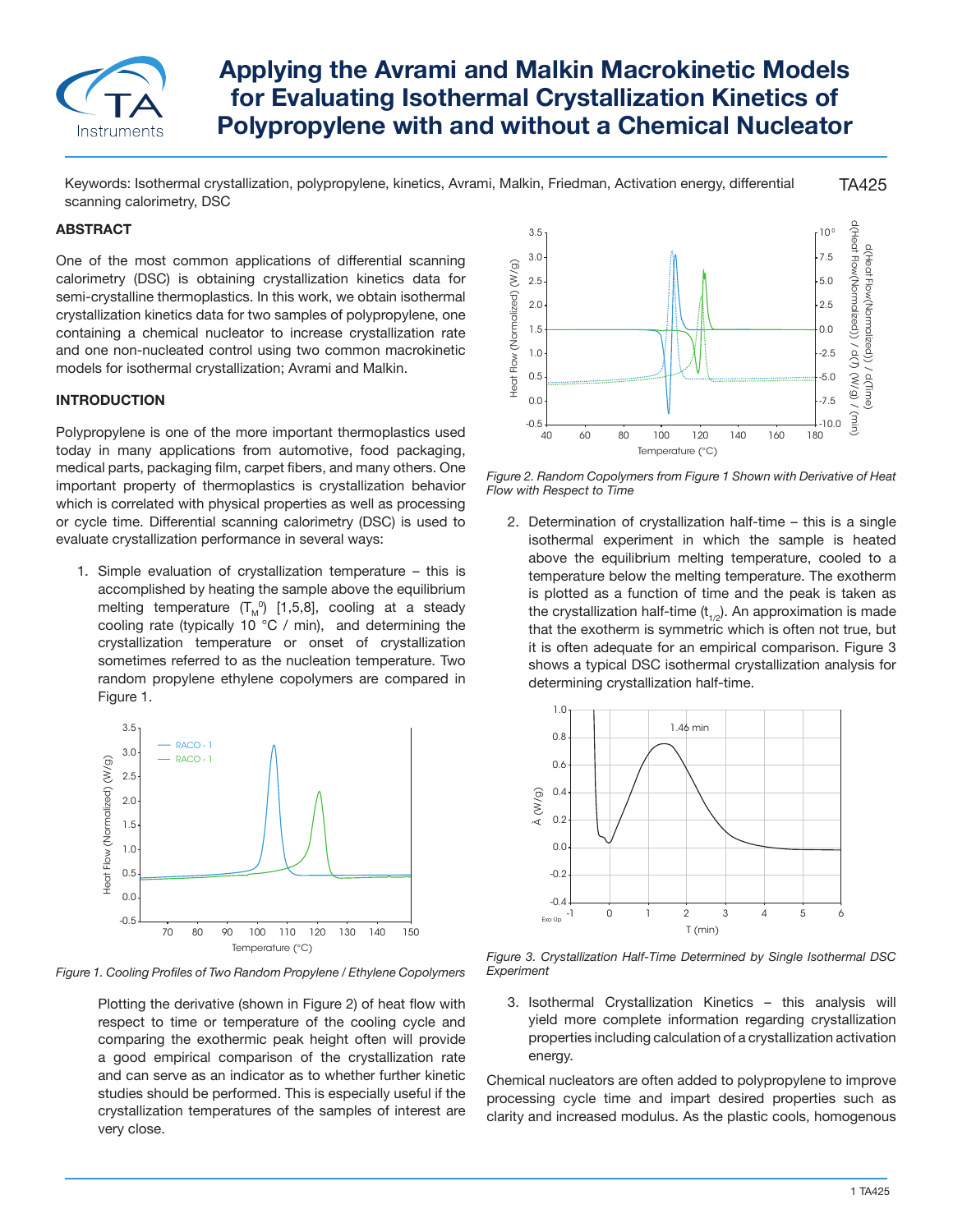spontaneous nucleation occurs resulting in the growth of complex structures called spherulites. These structures continue to grow and eventually impinge on the growth of neighboring spherulites. A very simplistic explanation for the way nucleators work is that they provide additional surfaces where crystal growth can occur resulting in the reduction of size of the spherulitic structures which in the case of nucleating agents that act as clarifiers, scatter less light [2]. There are many known nucleators for polypropylene including salts such as sodium benzoate, chemicals in the sorbitol class such as Millad 3988 bis (3,4-dimethylbenzylidene sorbitol) which is used in this work, and some inorganic fillers and many others. Some nucleators fall into a subclass called clarifiers which improve optical properties by reducing spherulite size resulting in less haze. For polypropylene, not all nucleators act as clarifiers, but all clarifiers act as nucleators.

The purpose of this work is to demonstrate the use of two of the Avrami and Malkin macrokinetic models to compare crystallization kinetics of polypropylene; one with and one without Millad 3988 using data obtained from a differential scanning calorimeter (DSC). Polypropylene resins containing a chemical nucleator are referred to as *'nucleated'* using industry terminology.

#### **BACKGROUND**

If the crystallinity at time *t* and the maximum crystallinity possible at infinite time can be expressed as  $\chi_{_{\! \! t}}$  and  $\chi_{_{\! \! s}}$  respectively, then the fraction crystallized at any time can be expressed as *X(t)*:

$$
X(t) = \left(\frac{\chi_t}{\chi_\infty}\right) \tag{1}
$$

For the DSC experiment, this is determined as the fractional area under the exothermic curve and is expressed in Equation 2:

$$
X(t) = \frac{\int_{0}^{t} (dH_{c}/dt)dt}{\int_{0}^{\infty} (dH_{c}/dt)dt} = \frac{\int_{0}^{t} (dH_{c}/dt)dt}{\Delta H_{c}}
$$
(2)

*Where dH<sub><i>C</sub>* /*dt* is the heat flow measured by the DSC and ΔH<sub>*C*</sub> is</sub> the total heat of crystallization.

Crystallization of semi-crystalline polymers can be described as the sequence of two processes: primary and secondary crystallization. Primary crystallization relates to macroscopic development of crystallinity as a result of two consecutive microscopic mechanisms: primary and secondary nucleation (i.e. subsequent crystal growth). Formation of chain folded lamellae progresses through processes of branching and splaying and is generally related to the degree of undercooling ( $\Delta T = T_{\scriptscriptstyle \rm M}^{\ \ \ \circ} - T_{\scriptscriptstyle \rm C}$ ). Primary crystallization is assumed to cease when no additional molecular stems can transport onto a growth face and may be due to the impingement of crystalline aggregates onto one another. Secondary crystallization occurs after cessation of the primary process and may proceed in two ways: (1) crystal perfection of the primary lamellae and (2) crystallization of secondary lamellae from in the interstitial areas of the primary lamellae [3].

The Avrami macrokinetic model (Equation 3) is most commonly used to describe isothermal crystallization kinetics of semicrystalline polymers.

$$
X(t)=1-\exp(-k_a t^{na})
$$
 (3)

where

 $X(t)$  = fraction crystallized as a function of tim  $k_{_a}$  = Avrami Rate Constant (function of nucleation and crystal growth rate) *na* = Avrami Exponent (function of growth geometry)

 $t =$ time

Rearrangement yields the linear form of the Avrami equation:

$$
log (-ln (1 - X(t)) = log k_a + n_a log t
$$
 (4)

A plot of the log *(-ln(1-X(t))* versus log t is linear and yields the Avrami parameters  $k_{\scriptscriptstyle a}$  and  $n_{\scriptscriptstyle a}$ . The linearized form generally fits the data well between the limits of  $X(t) = 0.1$  to  $X(t) = 0.8$ . These limits can be modified as needed.

#### Calculations with The Avrami Equation

Crystallization half time  $(t_{1/2})$  can be expressed as:

$$
t_{1/2} = \left(\frac{\ln 2}{k}\right)^{1/n} \tag{5}
$$

Where *t <sup>½</sup>* is the crystallization half time, *n* and *k* are the Avrami parameters.

Malkin et. al. [6] proposed a macrokinetic equation based on the principal that the overall crystallization rate is a summation of the variation in crystallinity due to the emergence of primary nuclei and the rate of variation in crystallinity due to crystal growth [3].

$$
X(t) = 1 - \left(\frac{C_o + 1}{C_o + \exp(C_i t)}\right)
$$
 (6)

**Where** 

*X(t)* fraction crystallized as function of time  $C_{_O}$  is proportional to the ratio of secondary nucleation (linear growth) rate to the primary nucleation rate or specifically

 $C_0 \propto G/I$  in Lauritzen and Hoffman terms

 $\bm{C}_j$  is directly related to the overall crystallization rate or  $C_{1}$  = *al* + *bG* where *a* and *b* are constants.

Avrami parameters n and k can be calculated from the Malkin parameters  $\bm{C}_o$  and  $\bm{C}_j$  using Equations 7 and 8:

$$
C_o = 4n - 4\tag{7}
$$

$$
C_{1} = \ln (4n - 2) \left( \frac{k}{\ln(2)} \right)^{1/n}
$$
 (8)

The crystallization activation energy (*ΔE*) can be determined to quantify the differences between nucleated and non-nucleated samples. This can be done by using the obtained rate data in the generalized Arrhenius equation: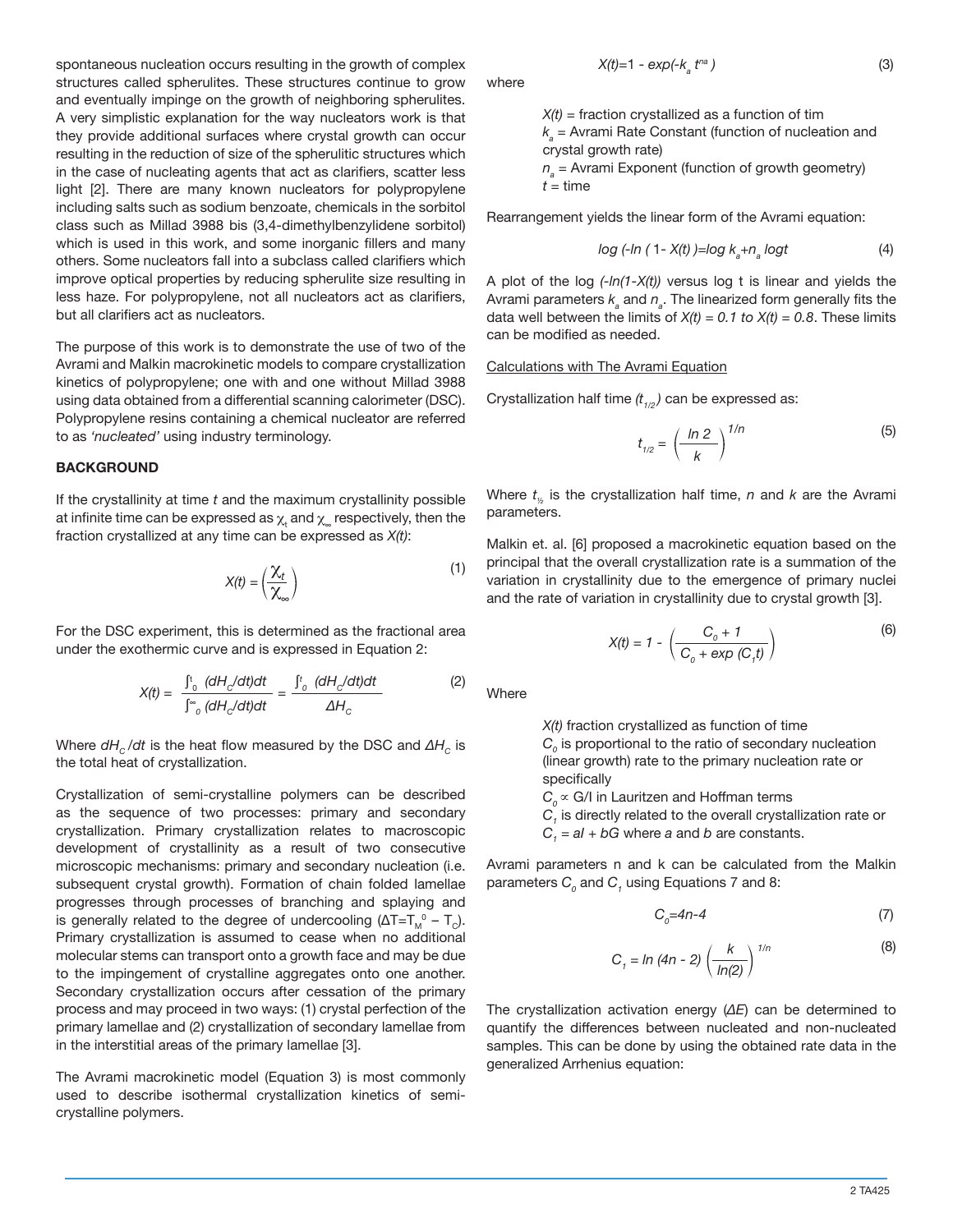$$
\psi_{\tau_c} = \psi_o \exp\left(-\Delta E / RT\right) \tag{9}
$$

**Where** 

*ΔE* = Crystallization Activation Energy *R* = Gas Constant  $T =$  crystallization temperature in K  $\psi_{_0}$ = pre exponental  $\psi_{TC} = k^{1/n}$  ,  $C_1$  ,  $1/t_{1/2}$  , or *dX(t) dt X(t)*

*C*

Where

 $k^{1/n}$  = Avrami rate constant,  $n =$  Avrami geometric exponent

 $C_{_I}$  = Malkin Rate Constant *n* = Avrami Exponent *t 1/2* = crystallization half-time  $[dX(t)/dt]_{X(t)}$  = instantaneous crystallization rate from the DSC data based on Friedman's method

### **EXPERIMENTAL**

Two polypropylene samples, one with a chemical nucleator / clarifier Millad 3988 [bis (3,4-dimethylbenzylidene sorbitol)] and one control were made by compounding ten pound lots using a single-screw Killion 1.25" extruder. Temperature was 232 °C. Each contained a stabilization formulation consisting of an antioxidant and anti-acid. Concentration of Millad 3988 in the nucleated sample is 0.2 pph.

DSC experiments were carried out on the TA Instruments Discovery DSC using Tzero aluminum sample pans under nitrogen purge. Sample mass was 2 mg nominal and a new sample was prepared for each run.

Data was reduced using the linear form of the Avrami equation (Equation 4) using  $X(t) \in [0.1, 0.8]$  and using the Avrami and Malkin macrokinetic models by fitting the data to Equations 3 and 9 by means of numerical analysis software and using  $X(t)$   $\epsilon$  [0.001, 0.999].

### **RESULTS AND DISCUSSION**

Figures 4 and 5 show overlays of the crystallization exotherms for the PP Control and Millad 3988 samples.



*Figure 4. Isothermal Crystallization Exotherms for PP Control*



*Figure 5. Isothermal Crystallization Exotherms for PP with Millad 3988*

Table 1 shows summary comparisons of the isothermal crystallization data fit using Equation 4 *(X(t) ϵ [0.1, 0.8])*, and a fit of the data with both Equations 3 and 6 using the numerical analysis program *(X(t) ϵ [0.001, 0.999])*. The data in each case fit the Avrami and Malkin models well, show good agreement with each other but differ from the Avrami linear fit. Examples of data fits using the models are shown in Figures 6,7, and 8.

| Sample               |       | <b>Polypropylene Control</b> |       |        | Polypropylene with Millad 3988 |       |       |       |        |        |
|----------------------|-------|------------------------------|-------|--------|--------------------------------|-------|-------|-------|--------|--------|
| T °C                 | 122   | 125                          | 127   | 130    | 133                            | 135   | 138   | 140   | 143    | 145    |
| $\Delta H$ (J/g)     | 84.76 | 93.21                        | 98.29 | 105.90 | 103.30                         | 81.56 | 89.33 | 93.80 | 102.80 | 102.80 |
| $t_{1/2}$ from DSC   | 1.59  | 2.73                         | 5.46  | 9.76   | 20.98                          | 0.68  | 1.38  | 3.54  | 8.63   | 19.40  |
| <b>Avrami Linear</b> |       |                              |       |        |                                |       |       |       |        |        |
| n                    | 2.39  | 2.43                         | 2.53  | 2.54   | 2.43                           | 2.73  | 2.69  | 3.11  | 3.10   | 3.28   |
| k                    | 0.23  | 0.06                         | 0.01  | 0.00   | 0.00                           | 1.42  | 0.24  | 0.01  | 0.00   | 0.00   |
| $t_{1/2}$ (min)      | 1.58  | 2.74                         | 5.69  | 10.34  | 22.23                          | 0.77  | 1.49  | 3.68  | 9.23   | 19.49  |
| <b>Malkin</b>        |       |                              |       |        |                                |       |       |       |        |        |
| $C_{0}$              | 18.29 | 20.08                        | 24.92 | 29.30  | 25.90                          | 18.34 | 19.56 | 38.92 | 50.13  | 86.06  |
| $C_{1}$              | 2.07  | 1.22                         | 0.62  | 0.35   | 0.16                           | 4.41  | 2.30  | 1.13  | 0.45   | 0.24   |
| n                    | 2.24  | 2.29                         | 2.43  | 2.53   | 2.45                           | 2.24  | 2.28  | 2.71  | 2.88   | 3.25   |
| k                    | 0.30  | 0.08                         | 0.01  | 0.00   | 0.00                           | 1.63  | 0.36  | 0.03  | 0.00   | 0.00   |
| $t_{1/2}$ (min)      | 1.45  | 2.54                         | 5.29  | 9.83   | 21.43                          | 0.68  | 1.34  | 3.29  | 8.82   | 18.52  |
| Avrami               |       |                              |       |        |                                |       |       |       |        |        |
| n                    | 2.16  | 2.20                         | 2.32  | 2.41   | 2.34                           | 2.14  | 2.17  | 2.54  | 2.69   | 3.04   |
| k                    | 0.32  | 0.09                         | 0.01  | 0.00   | 0.00                           | 1.60  | 0.38  | 0.03  | 0.00   | 0.00   |
| $t_{1/2}$ (min)      | 1.44  | 2.51                         | 5.25  | 9.76   | 21.27                          | 0.68  | 1.32  | 3.28  | 8.79   | 18.51  |

*Table 1. Isothermal Crystallization Kinetics Data*



*Figure 6. Example Fit of Linearized Avrami Fit for PP with Millad 3988 TC = 145*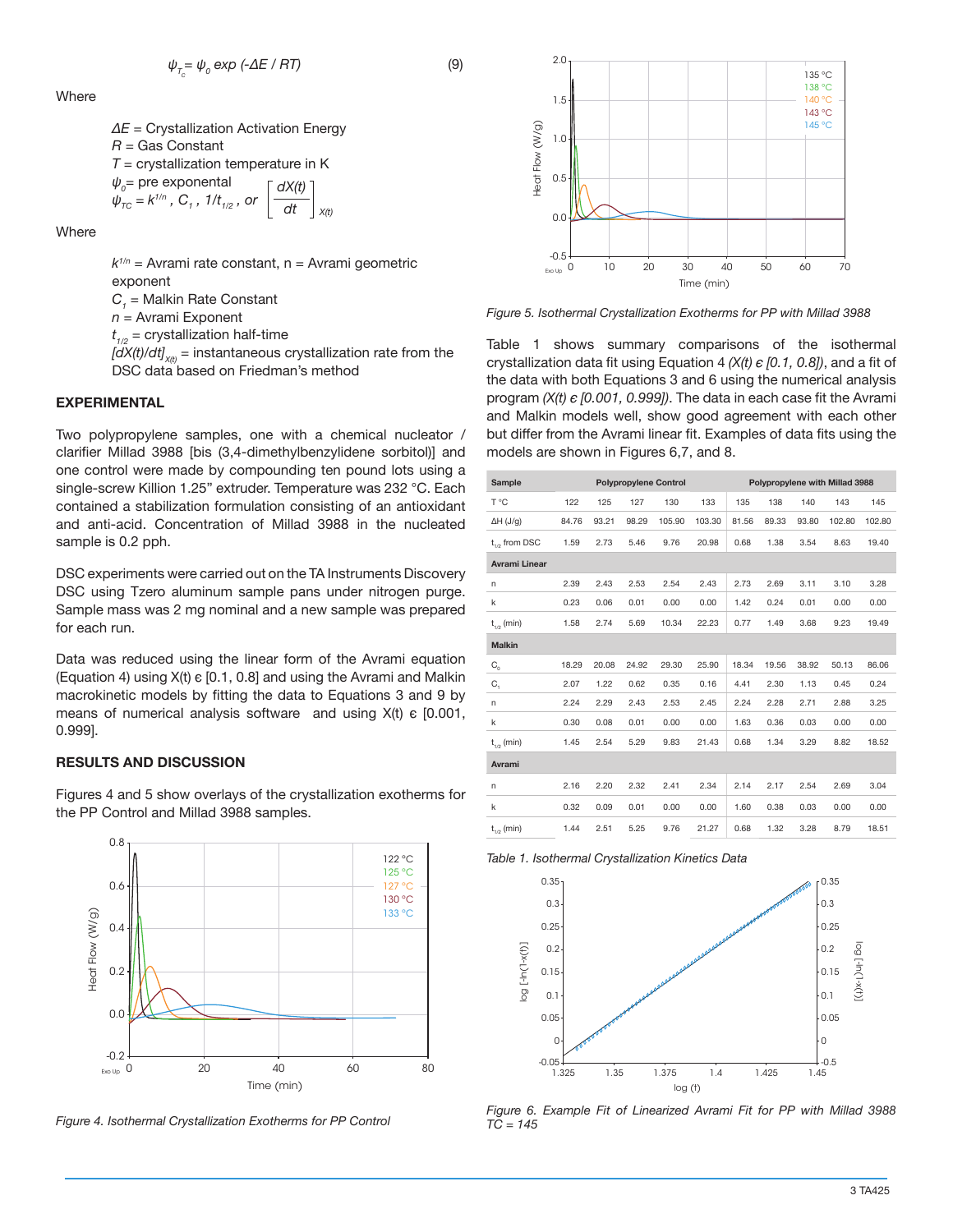

*Figure 7. Example Fit of Avrami Fit for PP with Millad 3988 TC = 145 °C*



*Figure 8. Example Fit of Malkin Fit for PP with Millad 3988 TC = 145 °C*

Figure 9 shows the Avrami geometric exponent *n* as a function of crystallization temperature. In all the numerical fits, *n* remains constant (2.4 to 2.5) in the control sample while the nucleated sample shows a large variation in the value for *n* increasing as the degree of undercooling decreases  $(T_c$  increasing).



*Figure 9. Avrami Exponent n as Function of Crystallization Temperature*

Figure 10 shows a comparison of the Avrami rate constant log k as a function of isothermal crystallization temperature. The results obtained were expected showing the increase in rate constant proportional to the degree of undercooling and the overall relation occurring at a higher temperature in the nucleated sample.

This result is also duplicated in Malkin rate constant  $C_{_I}$  shown in Figure 11. The *C*<sub>1</sub> parameter, which describes the overall crystallization rate, remains consistently higher (1.5 to 2x) in the nucleated sample compared to the non-nucleated control.

The crystallization half-time  $(t_{1/2})$  is shown in Figure 13. In addition to the dependence of the degree of undercooling, Equation 5 also demonstrates the dependence of the half-time on nucleation geometry. We have also found half-time data obtained from the fractional area of the exotherm (raw DSC data) differs by approximately 4% from values calculated using Equation 5.



*Figure 10. Avrami Rate Constant k as Function of Isothermal Crystallization Temperature*



*Figure 11. Comparison of Malkin Constant C1 as Function of Isothermal Crystallization Temperature*

The overall values of *n* are also consistently higher in the linear fit compared with the expanded limit fits but converge somewhat with a lower degree of undercooling. This is likely due to secondary crystallization processes not considered in the limits of the linear fit. Figure 12 shows the Avrami linear data plotted in the limits of (X(t)  $\epsilon$  [0.1, 0.99]) for the nucleated sample at T<sub>c</sub> = 145 °C. This shows the change in slope (*n*) as secondary processes predominate late in the crystallization process which is why the linear form of the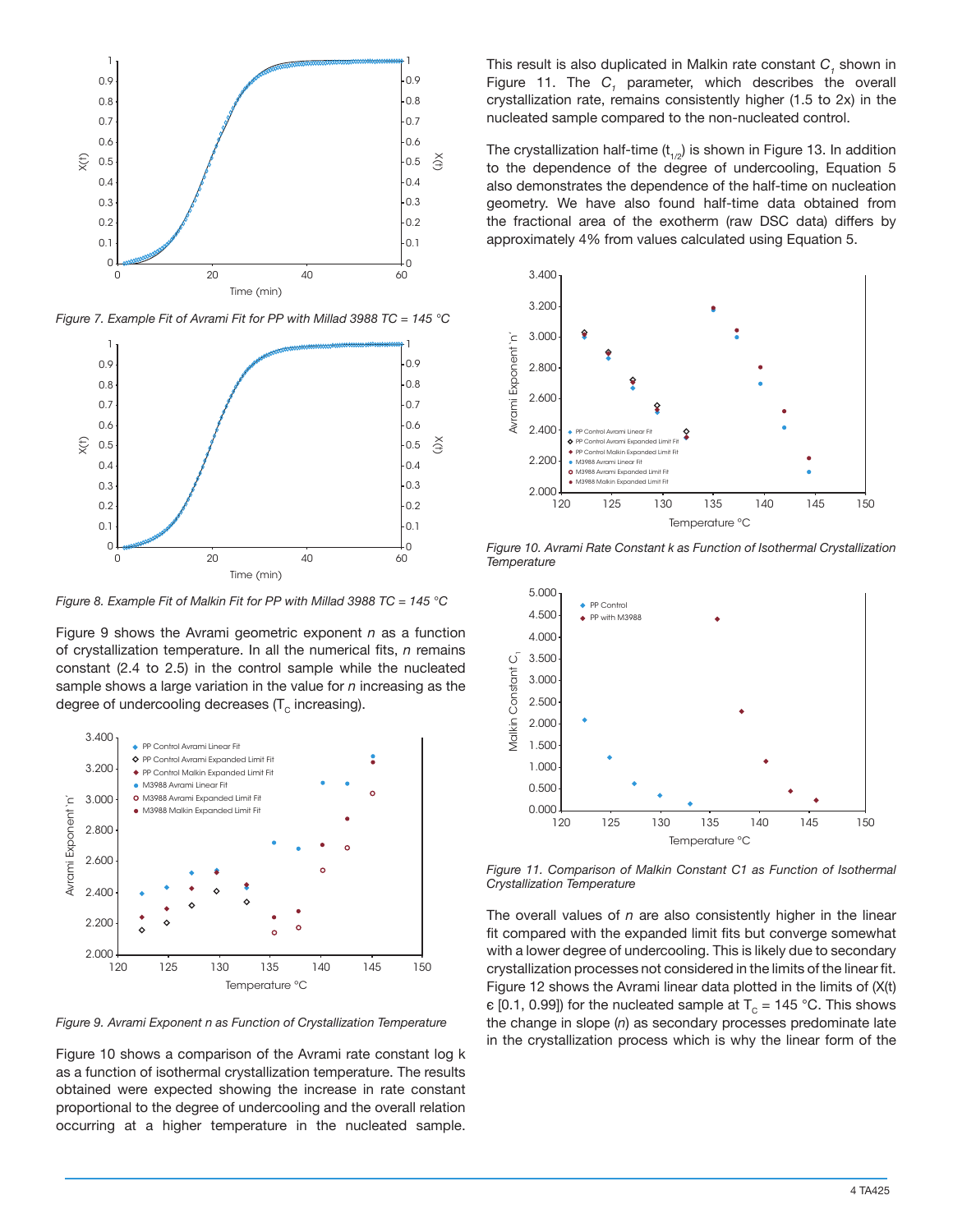Avrami equation typically fits between  $(X(t) \in [0.1, 0.8])$ . A simplistic interpretation of the nucleation geometric exponent is that a value of '1' is indicative of linear or rod-like structures, '2' planar, and '3' more spherical. More extensive interpretations are found in many places in the literature.



*Figure 12. Linearized Avrami Fit - deviation due to secondary crystallization processes [9]. Sample is PP with Millad 3988,*  $T_c = 145 \text{ }^{\circ}\text{C}$ 

Figure 13 shows a comparison of the crystallization half-time (*t 1/2*) for the sample containing the nucleating agent and the control. Both show the expected decrease in *t 1/2* directly related to the degree of undercooling and the higher temperature range of the nucleated sample demonstrates the processing advantage of an added nucleator.



*Figure 13. Comparison of Crystallization Half-Times as Function of Isothermal Crystallization Temperature*

Figure 14 shows a comparison of the Malkin constant  $C_{_O}$  which is related to the rate of secondary to primary nucleation (Lauritzen Hoffman G/I). At lower degrees of undercooling, secondary nucleation is much higher in the nucleated sample, which also correlates with the Avrami *n* exponent approaching 3.



*Figure 14. Comparison of Malkin Constant C<sub>o</sub> as Function of Isothermal Crystallization Temperature*

The Malkin macrokinetic model also yields the Avrami parameters *k* and *n* which show good agreement to those obtained from the Avrami methods.

#### Crystallization Activation Energy ∆E

The crystallization activation energy is calculated from the rate data obtained with both macrokinetic models using Equation 9. It can also be calculated from the DSC data using Friedman's isoconversional approach. This is done by plotting the instantaneous crystallization rate  $[(dX(t)/dt)_{x} ]$  at an arbitrarily chosen extent of conversion versus reciprocal absolute temperature (*1/T*) also using Equation 9. Activation energies are summarized in Tables 2 and 3; data from the Friedman method is plotted in Figure 15.

All methods show good data fits. As expected, the nucleated sample shows a significant decrease in the crystallization activation energy, and the Friedman method shows ∆E remains consistently lower through most of the conversion range showing some convergence toward the end of the crystallization process.

|                      | <b>PP Control</b> |       | PP with Millad 3988 |       |  |  |  |
|----------------------|-------------------|-------|---------------------|-------|--|--|--|
| Ψ                    | $\Delta$ E kJ/mol | $r^2$ | $\Delta E$ kJ/mol   |       |  |  |  |
| <b>Avrami Linear</b> |                   |       |                     |       |  |  |  |
| $k^{1/n}$            | $-344.1$          | 0.999 | $-438.6$            | 0.999 |  |  |  |
| $(t_{1/2})^{-1}$     | $-344.7$          | 0.999 | $-487.6$            | 0.999 |  |  |  |
| <b>Avrami</b>        |                   |       |                     |       |  |  |  |
| $k^{1/n}$            | $-349.7$          | 0.999 | $-492.6$            | 0.998 |  |  |  |
| $(t_{1/2})^{-1}$     | $-351.8$          | 0.999 | $-500.4$            | 0.998 |  |  |  |
| <b>Malkin</b>        |                   |       |                     |       |  |  |  |
| $k^{1/n}$            | $-349.2$          | 0.999 | $-505.8$            | 0.997 |  |  |  |
| $(t_{1/2})^{-1}$     | $-351.5$          | 0.999 | $-500.4$            | 0.998 |  |  |  |
| С,                   | $-335.7$          | 0.999 | -437.6              | 0.998 |  |  |  |

*Table 2. Crystallization Activation Energy Comparison Using Various Rate Constants for Ψ (from Equation 9)*